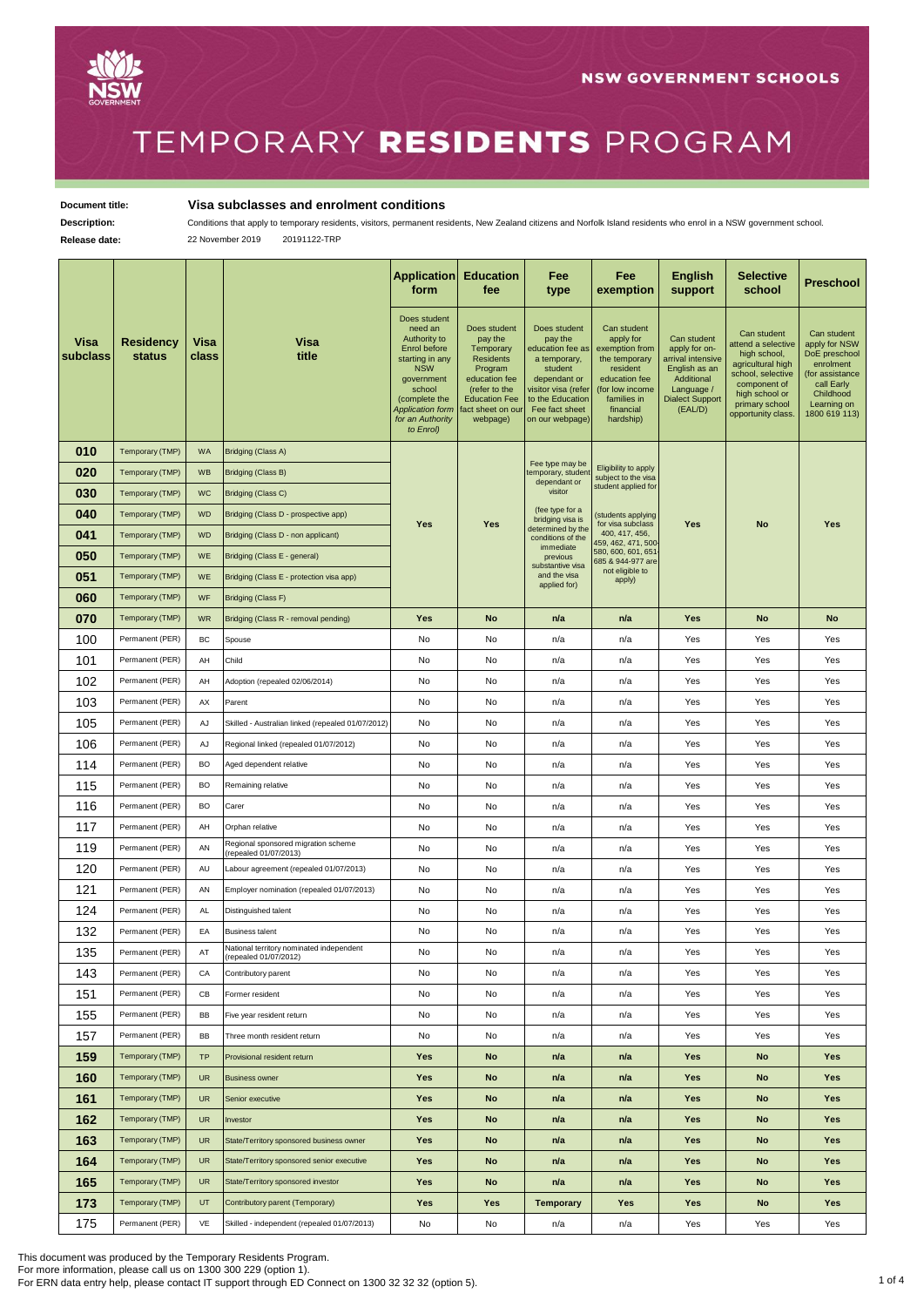|                  |                                    |                 |                                                                      | <b>Application</b><br>form                                                                                                                                                                    | <b>Education</b><br>fee                                                                                                                                       | Fee<br>type                                                                                                                                                            | Fee<br>exemption                                                                                                                                     | <b>English</b><br>support                                                                                                           | <b>Selective</b><br>school                                                                                                                                            | Preschool                                                                                                                                |
|------------------|------------------------------------|-----------------|----------------------------------------------------------------------|-----------------------------------------------------------------------------------------------------------------------------------------------------------------------------------------------|---------------------------------------------------------------------------------------------------------------------------------------------------------------|------------------------------------------------------------------------------------------------------------------------------------------------------------------------|------------------------------------------------------------------------------------------------------------------------------------------------------|-------------------------------------------------------------------------------------------------------------------------------------|-----------------------------------------------------------------------------------------------------------------------------------------------------------------------|------------------------------------------------------------------------------------------------------------------------------------------|
| Visa<br>subclass | <b>Residency</b><br>status         | Visa<br>class   | Visa<br>title                                                        | Does student<br>need an<br>Authority to<br>Enrol before<br>starting in any<br><b>NSW</b><br>government<br>school<br>(complete the<br><b>Application form</b><br>for an Authority<br>to Enrol) | Does student<br>pay the<br>Temporary<br><b>Residents</b><br>Program<br>education fee<br>(refer to the<br><b>Education Fee</b><br>act sheet on our<br>webpage) | Does student<br>pay the<br>education fee as<br>a temporary,<br>student<br>dependant or<br>visitor visa (refer<br>to the Education<br>Fee fact sheet<br>on our webpage) | Can student<br>apply for<br>exemption from<br>the temporary<br>resident<br>education fee<br>(for low income<br>families in<br>financial<br>hardship) | Can student<br>apply for on-<br>arrival intensive<br>English as an<br>Additional<br>Language /<br><b>Dialect Support</b><br>(EAL/D) | Can student<br>attend a selective<br>high school,<br>agricultural high<br>school, selective<br>component of<br>high school or<br>primary school<br>opportunity class. | Can student<br>apply for NSW<br>DoE preschool<br>enrolment<br>(for assistance<br>call Early<br>Childhood<br>Learning on<br>1800 619 113) |
| 176              | Permanent (PER)                    | VE              | Skilled - sponsored (repealed 01/07/2013)                            | No                                                                                                                                                                                            | No                                                                                                                                                            | n/a                                                                                                                                                                    | n/a                                                                                                                                                  | Yes                                                                                                                                 | Yes                                                                                                                                                                   | Yes                                                                                                                                      |
| 186              | Permanent (PER)                    | EN              | Employer nomination scheme                                           | No                                                                                                                                                                                            | No                                                                                                                                                            | n/a                                                                                                                                                                    | n/a                                                                                                                                                  | Yes                                                                                                                                 | Yes                                                                                                                                                                   | Yes                                                                                                                                      |
| 187              | Permanent (PER)                    | <b>RN</b>       | Regional sponsored migration scheme                                  | No                                                                                                                                                                                            | No                                                                                                                                                            | n/a                                                                                                                                                                    | n/a                                                                                                                                                  | Yes                                                                                                                                 | Yes                                                                                                                                                                   | Yes                                                                                                                                      |
| 188              | Temporary (TMP)                    | EB              | Business innovation & investment (provisional<br>permanent resident) | No                                                                                                                                                                                            | No                                                                                                                                                            | n/a                                                                                                                                                                    | n/a                                                                                                                                                  | Yes                                                                                                                                 | No                                                                                                                                                                    | Yes                                                                                                                                      |
| 189              | Permanent (PER)                    | SI              | Skilled - independent                                                | No                                                                                                                                                                                            | No                                                                                                                                                            | n/a                                                                                                                                                                    | n/a                                                                                                                                                  | Yes                                                                                                                                 | Yes                                                                                                                                                                   | Yes                                                                                                                                      |
| 190              | Permanent (PER)                    | SN              | Skilled - nominated                                                  | No                                                                                                                                                                                            | No                                                                                                                                                            | n/a                                                                                                                                                                    | n/a                                                                                                                                                  | Yes                                                                                                                                 | Yes                                                                                                                                                                   | Yes                                                                                                                                      |
| 200              | Permanent (PER)                    | XB              | Refugee                                                              | No                                                                                                                                                                                            | No                                                                                                                                                            | n/a                                                                                                                                                                    | n/a                                                                                                                                                  | Yes                                                                                                                                 | Yes                                                                                                                                                                   | Yes                                                                                                                                      |
| 201              | Permanent (PER)                    | XB              | In-country special humanitarian                                      | No                                                                                                                                                                                            | No                                                                                                                                                            | n/a                                                                                                                                                                    | n/a                                                                                                                                                  | Yes                                                                                                                                 | Yes                                                                                                                                                                   | Yes                                                                                                                                      |
| 202              | Permanent (PER)                    | XB              | Global special humanitarian                                          | No                                                                                                                                                                                            | No                                                                                                                                                            | n/a                                                                                                                                                                    | n/a                                                                                                                                                  | Yes                                                                                                                                 | Yes                                                                                                                                                                   | Yes                                                                                                                                      |
| 203              | Permanent (PER)                    | ХB              | Emergency rescue                                                     | No                                                                                                                                                                                            | No                                                                                                                                                            | n/a                                                                                                                                                                    | n/a                                                                                                                                                  | Yes                                                                                                                                 | Yes                                                                                                                                                                   | Yes                                                                                                                                      |
| 204              | Permanent (PER)                    | XB              | Woman at risk                                                        | No                                                                                                                                                                                            | No                                                                                                                                                            | n/a                                                                                                                                                                    | n/a                                                                                                                                                  | Yes                                                                                                                                 | Yes                                                                                                                                                                   | Yes                                                                                                                                      |
| 300              | Temporary (TMP)                    | <b>TO</b>       | Prospective marriage                                                 | Yes                                                                                                                                                                                           | No                                                                                                                                                            | n/a                                                                                                                                                                    | n/a                                                                                                                                                  | Yes                                                                                                                                 | No                                                                                                                                                                    | Yes                                                                                                                                      |
| 302              | Temporary (TMP)                    | TI              | Emergency (permanent visa applicant)<br>(repealed 22/03/2014)        | Yes                                                                                                                                                                                           | No                                                                                                                                                            | n/a                                                                                                                                                                    | n/a                                                                                                                                                  | Yes                                                                                                                                 | No                                                                                                                                                                    | Yes                                                                                                                                      |
| 303              | Temporary (TMP)                    | TI              | Emergency (temporary visa applicant)<br>(repealed 22/03/2014)        | Yes                                                                                                                                                                                           | No                                                                                                                                                            | n/a                                                                                                                                                                    | n/a                                                                                                                                                  | Yes                                                                                                                                 | No                                                                                                                                                                    | Yes                                                                                                                                      |
| 309              | Temporary (TMP)                    | UF              | Spouse (provisional)                                                 | No                                                                                                                                                                                            | No                                                                                                                                                            | n/a                                                                                                                                                                    | n/a                                                                                                                                                  | Yes                                                                                                                                 | No                                                                                                                                                                    | Yes                                                                                                                                      |
| 400              | Temporary (TMP)                    | GA              | Temporary work (short stay activity)                                 | Yes                                                                                                                                                                                           | Yes                                                                                                                                                           | <b>Temporary</b>                                                                                                                                                       | No                                                                                                                                                   | <b>No</b>                                                                                                                           | No                                                                                                                                                                    | <b>No</b>                                                                                                                                |
| 401              | Temporary (TMP)                    | <b>GB</b>       | Temporary work (repealed 19/11/2016)                                 | Yes                                                                                                                                                                                           | Yes                                                                                                                                                           | <b>Temporary</b>                                                                                                                                                       | Yes                                                                                                                                                  | <b>Yes</b>                                                                                                                          | No                                                                                                                                                                    | Yes                                                                                                                                      |
| 402              | Temporary (TMP)                    | GC              | Training and research (repealed 19/11/2016)                          | Yes                                                                                                                                                                                           | Yes                                                                                                                                                           | <b>Temporary</b>                                                                                                                                                       | Yes                                                                                                                                                  | <b>Yes</b>                                                                                                                          | <b>No</b>                                                                                                                                                             | Yes                                                                                                                                      |
| 403              | Temporary (TMP)                    | GD              | Temporary work (International relations)                             | Yes                                                                                                                                                                                           | No                                                                                                                                                            | n/a                                                                                                                                                                    | n/a                                                                                                                                                  | <b>Yes</b>                                                                                                                          | No                                                                                                                                                                    | Yes                                                                                                                                      |
| 405              | Temporary (TMP)                    | UY              | Investment retirement                                                | Yes                                                                                                                                                                                           | Yes                                                                                                                                                           | <b>Temporary</b>                                                                                                                                                       | Yes                                                                                                                                                  | <b>Yes</b>                                                                                                                          | No                                                                                                                                                                    | Yes                                                                                                                                      |
| 406              | Temporary (TMP)                    | TH              | Government agreement (repealed 24/11/2012)                           | Yes                                                                                                                                                                                           | No                                                                                                                                                            | n/a                                                                                                                                                                    | n/a                                                                                                                                                  | Yes                                                                                                                                 | <b>No</b>                                                                                                                                                             | Yes                                                                                                                                      |
| 407              | Temporary (TMP)                    | GF              | Training                                                             | <b>Yes</b>                                                                                                                                                                                    | Yes                                                                                                                                                           | <b>Temporary</b>                                                                                                                                                       | Yes                                                                                                                                                  | <b>Yes</b>                                                                                                                          | No                                                                                                                                                                    | Yes                                                                                                                                      |
| 408              | Temporary (TMP)                    | GG              | Temporary activity                                                   | <b>Yes</b>                                                                                                                                                                                    | Yes                                                                                                                                                           | <b>Temporary</b>                                                                                                                                                       | Yes<br>(if visa over 3<br>mth stay)                                                                                                                  | Yes<br>(if visa over 3<br>mth stay)                                                                                                 | <b>No</b>                                                                                                                                                             | Yes<br>(if visa over 3<br>mth stay)                                                                                                      |
| 411              | Temporary (TMP)                    | TE              | Exchange (repealed 24/11/2012)                                       | Yes                                                                                                                                                                                           | Yes                                                                                                                                                           | Temporary                                                                                                                                                              | Yes                                                                                                                                                  | Yes                                                                                                                                 | No                                                                                                                                                                    | No                                                                                                                                       |
| 415              | Temporary (TMP)                    | <b>TH</b>       | Foreign government agency<br>(repealed 24/11/2012)                   | <b>Yes</b>                                                                                                                                                                                    | Yes                                                                                                                                                           | <b>Temporary</b>                                                                                                                                                       | <b>Yes</b>                                                                                                                                           | <b>Yes</b>                                                                                                                          | <b>No</b>                                                                                                                                                             | <b>Yes</b>                                                                                                                               |
| 416              | Temporary (TMP)                    | <b>TE</b>       | Special program (repealed 19/11/2016)                                | <b>Yes</b>                                                                                                                                                                                    | Yes                                                                                                                                                           | <b>Temporary</b>                                                                                                                                                       | Yes                                                                                                                                                  | <b>Yes</b>                                                                                                                          | <b>No</b>                                                                                                                                                             | <b>Yes</b>                                                                                                                               |
| 417              | Temporary (TMP)                    | TZ              | Working holiday (temporary)                                          | Yes (13 week)<br>study limit)                                                                                                                                                                 | Yes                                                                                                                                                           | <b>Temporary</b>                                                                                                                                                       | No                                                                                                                                                   | No                                                                                                                                  | No                                                                                                                                                                    | <b>No</b>                                                                                                                                |
| 420              | Temporary (TMP)                    | <b>TE</b>       | Temporary work (repealed 19/11/2016)                                 | <b>Yes</b>                                                                                                                                                                                    | <b>Yes</b>                                                                                                                                                    | <b>Temporary</b>                                                                                                                                                       | <b>Yes</b>                                                                                                                                           | <b>Yes</b>                                                                                                                          | <b>No</b>                                                                                                                                                             | <b>Yes</b>                                                                                                                               |
| 444              | New Zealand<br>citizen (NZC)       | TY              | New Zealand citizens<br>(holds a New Zealand passport)               | No                                                                                                                                                                                            | No                                                                                                                                                            | n/a                                                                                                                                                                    | n/a                                                                                                                                                  | Yes                                                                                                                                 | Yes                                                                                                                                                                   | Yes                                                                                                                                      |
| 445              | Temporary (TMP)                    | TK              | Dependant child                                                      | Yes                                                                                                                                                                                           | No                                                                                                                                                            | n/a                                                                                                                                                                    | n/a                                                                                                                                                  | Yes                                                                                                                                 | <b>No</b>                                                                                                                                                             | <b>Yes</b>                                                                                                                               |
| 448              | Temporary (TMP)                    | UJ              | Kosovar safe haven (repealed 22/03/2014)<br>Humanitarian stay        | <b>Yes</b>                                                                                                                                                                                    | No                                                                                                                                                            | n/a                                                                                                                                                                    | n/a                                                                                                                                                  | <b>Yes</b>                                                                                                                          | <b>No</b>                                                                                                                                                             | <b>Yes</b>                                                                                                                               |
| 449              | Temporary (TMP)                    | UJ              |                                                                      | Yes                                                                                                                                                                                           | No                                                                                                                                                            | n/a                                                                                                                                                                    | n/a                                                                                                                                                  | Yes                                                                                                                                 | No                                                                                                                                                                    | <b>Yes</b>                                                                                                                               |
| 457              | Temporary (TMP)                    | <b>UC</b>       | Temporary work (skilled)                                             | Yes                                                                                                                                                                                           | Yes                                                                                                                                                           | <b>Temporary</b>                                                                                                                                                       | <b>Yes</b>                                                                                                                                           | <b>Yes</b>                                                                                                                          | <b>No</b>                                                                                                                                                             | Yes                                                                                                                                      |
| 461<br>462       | Temporary (TMP)<br>Temporary (TMP) | <b>UP</b><br>US | New Zealand citizen family relationship<br>Work and holiday          | Yes<br>Yes (13 week<br>study limit)                                                                                                                                                           | No<br>Yes                                                                                                                                                     | n/a<br><b>Temporary</b>                                                                                                                                                | n/a<br>No                                                                                                                                            | Yes<br><b>No</b>                                                                                                                    | No<br>No                                                                                                                                                              | Yes<br>No                                                                                                                                |
| 475              | Temporary (TMP)                    | VF              | Skilled - regional sponsored                                         | Yes                                                                                                                                                                                           | No                                                                                                                                                            | n/a                                                                                                                                                                    | n/a                                                                                                                                                  | <b>Yes</b>                                                                                                                          | No                                                                                                                                                                    | <b>Yes</b>                                                                                                                               |
| 476              | Temporary (TMP)                    | VF              | (repealed 01/07/2013)<br>Skilled - recognised graduate               | <b>Yes</b>                                                                                                                                                                                    | Yes                                                                                                                                                           | <b>Temporary</b>                                                                                                                                                       | Yes                                                                                                                                                  | <b>Yes</b>                                                                                                                          | No                                                                                                                                                                    | Yes                                                                                                                                      |
| 482              | Temporary (TMP)                    | GK              | Temporary Skill Shortage (TSS)                                       | Yes                                                                                                                                                                                           | Yes                                                                                                                                                           | <b>Temporary</b>                                                                                                                                                       | Yes                                                                                                                                                  | Yes                                                                                                                                 | No                                                                                                                                                                    | Yes                                                                                                                                      |
| 485              | Temporary (TMP)                    | <b>VC</b>       | Temporary graduate                                                   | <b>Yes</b>                                                                                                                                                                                    | Yes                                                                                                                                                           | <b>Temporary</b>                                                                                                                                                       | <b>Yes</b>                                                                                                                                           | <b>Yes</b>                                                                                                                          | No                                                                                                                                                                    | <b>Yes</b>                                                                                                                               |
| 487              | Temporary (TMP)                    | <b>VC</b>       | Skilled - regional sponsored                                         | <b>Yes</b>                                                                                                                                                                                    | No                                                                                                                                                            | n/a                                                                                                                                                                    | n/a                                                                                                                                                  | <b>Yes</b>                                                                                                                          | <b>No</b>                                                                                                                                                             | <b>Yes</b>                                                                                                                               |
| 489              | Temporary (TMP)                    | <b>SP</b>       | (repealed 01/07/2013)<br>Skilled regional (repealed 15/11/2019)      | <b>Yes</b>                                                                                                                                                                                    | No                                                                                                                                                            | n/a                                                                                                                                                                    | n/a                                                                                                                                                  | <b>Yes</b>                                                                                                                          | No                                                                                                                                                                    | <b>Yes</b>                                                                                                                               |
| 491              | Temporary (TMP)                    | PS              | Skilled work regional                                                | <b>Yes</b>                                                                                                                                                                                    | <b>No</b>                                                                                                                                                     | n/a                                                                                                                                                                    | n/a                                                                                                                                                  | <b>Yes</b>                                                                                                                          | <b>No</b>                                                                                                                                                             | <b>Yes</b>                                                                                                                               |
| 494              | Temporary (TMP)                    | PS              | Skilled employer sponsored regional                                  | <b>Yes</b>                                                                                                                                                                                    | No                                                                                                                                                            | n/a                                                                                                                                                                    | n/a                                                                                                                                                  | <b>Yes</b>                                                                                                                          | No                                                                                                                                                                    | <b>Yes</b>                                                                                                                               |
| 495              | Temporary (TMP)                    | <b>UX</b>       | Skilled - independent regional provisional                           | <b>Yes</b>                                                                                                                                                                                    | <b>No</b>                                                                                                                                                     | n/a                                                                                                                                                                    | n/a                                                                                                                                                  | <b>Yes</b>                                                                                                                          | <b>No</b>                                                                                                                                                             | <b>Yes</b>                                                                                                                               |
| 496              | Temporary (TMP)                    | UZ              | (repealed 01/07/2012)<br>Skilled designated area - sponsored prov    | <b>Yes</b>                                                                                                                                                                                    | No                                                                                                                                                            | n/a                                                                                                                                                                    | n/a                                                                                                                                                  | <b>Yes</b>                                                                                                                          | No                                                                                                                                                                    | <b>Yes</b>                                                                                                                               |
| 497              | Temporary (TMP)                    | UQ              | (repealed 01/07/2012)<br>Graduate - skilled (repealed 01/07/2012)    | <b>Yes</b>                                                                                                                                                                                    | Yes                                                                                                                                                           | <b>Temporary</b>                                                                                                                                                       | <b>Yes</b>                                                                                                                                           | <b>Yes</b>                                                                                                                          | No                                                                                                                                                                    | <b>Yes</b>                                                                                                                               |

This document was produced by the Temporary Residents Program.<br>For more information, please call us on 1300 300 229 (option 1).<br>For ERN data entry help, please contact IT support through ED Connect on 1300 32 32 32 (option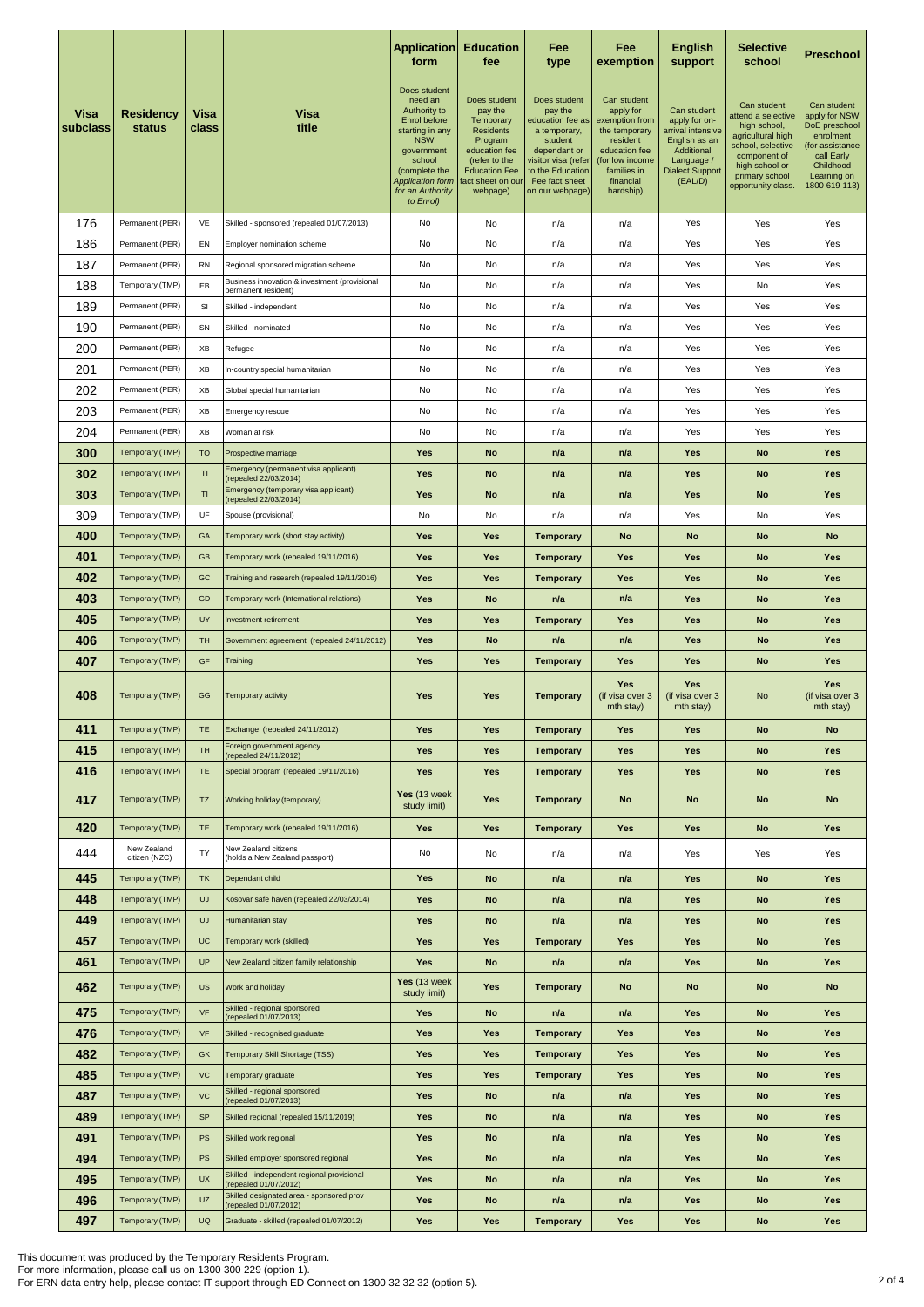|                  |                            |               |                                                                                                                                                                                                                                       | <b>Application</b><br>form                                                                                                                                                             | <b>Education</b><br>fee                                                                                                                                       | Fee<br>type                                                                                                                                                            | Fee<br>exemption                                                                                                                                     | <b>English</b><br>support                                                                                                           | <b>Selective</b><br>school                                                                                                                                                                                                                     | <b>Preschool</b>                                                                                                                         |
|------------------|----------------------------|---------------|---------------------------------------------------------------------------------------------------------------------------------------------------------------------------------------------------------------------------------------|----------------------------------------------------------------------------------------------------------------------------------------------------------------------------------------|---------------------------------------------------------------------------------------------------------------------------------------------------------------|------------------------------------------------------------------------------------------------------------------------------------------------------------------------|------------------------------------------------------------------------------------------------------------------------------------------------------|-------------------------------------------------------------------------------------------------------------------------------------|------------------------------------------------------------------------------------------------------------------------------------------------------------------------------------------------------------------------------------------------|------------------------------------------------------------------------------------------------------------------------------------------|
| Visa<br>subclass | <b>Residency</b><br>status | Visa<br>class | Visa<br>title                                                                                                                                                                                                                         | Does student<br>need an<br>Authority to<br>Enrol before<br>starting in any<br><b>NSW</b><br>government<br>school<br>(complete the<br>Application form<br>for an Authority<br>to Enrol) | Does student<br>pay the<br>Temporary<br><b>Residents</b><br>Program<br>education fee<br>(refer to the<br><b>Education Fee</b><br>act sheet on our<br>webpage) | Does student<br>pay the<br>education fee as<br>a temporary,<br>student<br>dependant or<br>visitor visa (refer<br>to the Education<br>Fee fact sheet<br>on our webpage) | Can student<br>apply for<br>exemption from<br>the temporary<br>resident<br>education fee<br>(for low income<br>families in<br>financial<br>hardship) | Can student<br>apply for on-<br>arrival intensive<br>English as an<br>Additional<br>Language /<br><b>Dialect Support</b><br>(EAL/D) | Can student<br>attend a selective<br>high school,<br>agricultural high<br>school, selective<br>component of<br>high school or<br>primary school<br>opportunity class.                                                                          | Can student<br>apply for NSW<br>DoE preschool<br>enrolment<br>(for assistance<br>call Early<br>Childhood<br>Learning on<br>1800 619 113) |
|                  |                            |               | On 1 July 2016, the Department of Home Affairs introduced a Simplified Student Visa Framework.<br>Under the new framework, all new student visas are issued under subclass 500 rather than under 570, 571, 572, 573, 574, 575 or 576. |                                                                                                                                                                                        |                                                                                                                                                               |                                                                                                                                                                        |                                                                                                                                                      |                                                                                                                                     |                                                                                                                                                                                                                                                |                                                                                                                                          |
|                  |                            |               | Subclass 500 student visa holders and their dependants will continue to be identified by the Temporary Residents Program according to the education sector where the primary visa holder is studying.                                 |                                                                                                                                                                                        |                                                                                                                                                               |                                                                                                                                                                        |                                                                                                                                                      |                                                                                                                                     |                                                                                                                                                                                                                                                |                                                                                                                                          |
| 500P             | Temporary (TMP)            | TU            | Primary holder of international student visa<br>(formerly visa subclass 571P)<br>Schools sector (primary, junior secondary,<br>senior secondary)                                                                                      |                                                                                                                                                                                        |                                                                                                                                                               | 500P visa holders are either international students or exchange students.                                                                                              |                                                                                                                                                      |                                                                                                                                     | Students who are the primary holders of the 500P visa do not enrol through the Temporary Residents Program.<br>For inquiries, contact the International Student Program on 1300 300 229 (option 2) or the Student Exchange Program (option 4). |                                                                                                                                          |
| 500              | Temporary (TMP)            | TU            | Independent ELICOS sector                                                                                                                                                                                                             | Yes                                                                                                                                                                                    | Yes                                                                                                                                                           | <b>Student</b><br>dependant                                                                                                                                            | No                                                                                                                                                   | Yes                                                                                                                                 | <b>No</b>                                                                                                                                                                                                                                      | Yes                                                                                                                                      |
| 500              | Temporary (TMP)            | TU            | Vocational Education and Training sector                                                                                                                                                                                              | Yes                                                                                                                                                                                    | Yes                                                                                                                                                           | <b>Student</b><br>dependant                                                                                                                                            | No                                                                                                                                                   | Yes                                                                                                                                 | <b>No</b>                                                                                                                                                                                                                                      | Yes                                                                                                                                      |
| 500              | Temporary (TMP)            | TU            | <b>High education sector</b>                                                                                                                                                                                                          | Yes                                                                                                                                                                                    | Yes                                                                                                                                                           | <b>Student</b><br>dependant                                                                                                                                            | <b>No</b>                                                                                                                                            | Yes                                                                                                                                 | <b>No</b>                                                                                                                                                                                                                                      | Yes                                                                                                                                      |
| 500              | Temporary (TMP)            | TU            | Postgraduate masters, postgraduate doctorates<br>studying in a non NSW education institution /<br>Recipient of scholarship that includes school<br>fees for dependant children                                                        | Yes                                                                                                                                                                                    | Yes                                                                                                                                                           | <b>Student</b><br>dependant                                                                                                                                            | No                                                                                                                                                   | Yes                                                                                                                                 | No                                                                                                                                                                                                                                             | Yes                                                                                                                                      |
| 500              | Temporary (TMP)            | TU            | Postgraduate doctorates studying in a NSW<br>education institution (excludes recipient of<br>scholarship that includes school fees for<br>dependant children)                                                                         | <b>Yes</b>                                                                                                                                                                             | <b>Administration</b><br>fee only                                                                                                                             | <b>Student</b><br>dependant                                                                                                                                            | No                                                                                                                                                   | Yes                                                                                                                                 | <b>No</b>                                                                                                                                                                                                                                      | Yes                                                                                                                                      |
| 500              | Temporary (TMP)            | TU            | Non-Award sector                                                                                                                                                                                                                      | Yes                                                                                                                                                                                    | Yes                                                                                                                                                           | <b>Student</b><br>dependant                                                                                                                                            | No                                                                                                                                                   | Yes                                                                                                                                 | <b>No</b>                                                                                                                                                                                                                                      | Yes                                                                                                                                      |
| 500              | Temporary (TMP)            | TU            | Foreign Affairs or Defence sector                                                                                                                                                                                                     | Yes                                                                                                                                                                                    | No                                                                                                                                                            | n/a                                                                                                                                                                    | n/a                                                                                                                                                  | Yes                                                                                                                                 | <b>No</b>                                                                                                                                                                                                                                      | Yes                                                                                                                                      |
| 570              | Temporary (TMP)            | TU            | Independent ELICOS sector (repealed<br>1/7/2016)                                                                                                                                                                                      | Yes                                                                                                                                                                                    | Yes                                                                                                                                                           | <b>Student</b><br>dependant                                                                                                                                            | No                                                                                                                                                   | Yes                                                                                                                                 | <b>No</b>                                                                                                                                                                                                                                      | Yes                                                                                                                                      |
| 571P             | Temporary (TMP)            | TU            | Schools sector (repealed 1/7/2016)                                                                                                                                                                                                    |                                                                                                                                                                                        |                                                                                                                                                               | 571P visa holders are either international students or exchange students.                                                                                              |                                                                                                                                                      |                                                                                                                                     | Students who are the primary holders of the 571P visa do not enrol through the Temporary Residents Program.<br>For inquiries, contact the International Student Program on 1300 300 229 (option 2) or the Student Exchange Program (option 4). |                                                                                                                                          |
| 572              | Temporary (TMP)            | TU            | Vocational Education and Training sector<br>repealed 1/7/2016)                                                                                                                                                                        | Yes                                                                                                                                                                                    | Yes                                                                                                                                                           | <b>Student</b><br>dependant                                                                                                                                            | No                                                                                                                                                   | Yes                                                                                                                                 | No                                                                                                                                                                                                                                             | Yes                                                                                                                                      |
| 573              | Temporary (TMP)            | TU            | High education sector (repealed 1/7/2016)                                                                                                                                                                                             | Yes                                                                                                                                                                                    | Yes                                                                                                                                                           | <b>Student</b><br>dependant                                                                                                                                            | No                                                                                                                                                   | Yes                                                                                                                                 | <b>No</b>                                                                                                                                                                                                                                      | Yes                                                                                                                                      |
| 574              | Temporary (TMP)            | TU            | Postgraduate masters, postgraduate doctorates<br>studying in a non NSW education institution /<br>Recipients of scholarships that include school<br>fees for dependant children. (repealed<br>1/7/2016)                               | Yes                                                                                                                                                                                    | Yes                                                                                                                                                           | <b>Student</b><br>dependant                                                                                                                                            | No                                                                                                                                                   | Yes                                                                                                                                 | <b>No</b>                                                                                                                                                                                                                                      | Yes                                                                                                                                      |
| 574              | Temporary (TMP)            | TU            | Postgraduate doctorates studying in a NSW<br>education institution (excludes recipients of<br>scholarships that include school fees for<br>dependant children) (repealed 1/7/2016)                                                    | <b>Yes</b>                                                                                                                                                                             | <b>Administration</b><br>fee only                                                                                                                             | <b>Student</b><br>dependant                                                                                                                                            | <b>No</b>                                                                                                                                            | Yes                                                                                                                                 | <b>No</b>                                                                                                                                                                                                                                      | <b>Yes</b>                                                                                                                               |
| 575              | Temporary (TMP)            | TU            | Non-Award sector (repealed 1/7/2016)                                                                                                                                                                                                  | <b>Yes</b>                                                                                                                                                                             | Yes                                                                                                                                                           | <b>Student</b><br>dependant                                                                                                                                            | <b>No</b>                                                                                                                                            | Yes                                                                                                                                 | <b>No</b>                                                                                                                                                                                                                                      | <b>Yes</b>                                                                                                                               |
| 576              | Temporary (TMP)            | TU            | Foreign Affairs (AusAID) or Defence sector<br>(repealed 1/7/2016)                                                                                                                                                                     | <b>Yes</b>                                                                                                                                                                             | No                                                                                                                                                            | n/a                                                                                                                                                                    | n/a                                                                                                                                                  | Yes                                                                                                                                 | No                                                                                                                                                                                                                                             | Yes                                                                                                                                      |
| 580P             | Temporary (TMP)            | TU            | Student guardian (repealed 1/7/2016)                                                                                                                                                                                                  | Yes (13 week<br>study limit)                                                                                                                                                           | <b>Yes</b>                                                                                                                                                    | <b>Temporary</b>                                                                                                                                                       | No                                                                                                                                                   | <b>No</b>                                                                                                                           | No                                                                                                                                                                                                                                             | <b>No</b>                                                                                                                                |
| 580S             | Temporary (TMP)            | TU            | Student guardian dependent (repealed<br>1/7/2016)                                                                                                                                                                                     | <b>Yes</b>                                                                                                                                                                             | <b>Yes</b>                                                                                                                                                    | <b>Temporary</b>                                                                                                                                                       | <b>No</b>                                                                                                                                            | <b>No</b>                                                                                                                           | <b>No</b>                                                                                                                                                                                                                                      | <b>Yes</b>                                                                                                                               |
| 590P             | Temporary (TMP)            | TU            | Student quardian                                                                                                                                                                                                                      | Yes (13 week<br>study limit)                                                                                                                                                           | Yes                                                                                                                                                           | <b>Temporary</b>                                                                                                                                                       | <b>No</b>                                                                                                                                            | <b>No</b>                                                                                                                           | <b>No</b>                                                                                                                                                                                                                                      | No                                                                                                                                       |
| 590S             | Temporary (TMP)            | TU            | Student guardian dependent<br>(up to 6 years of age only)                                                                                                                                                                             | Yes                                                                                                                                                                                    | Yes                                                                                                                                                           | <b>Temporary</b>                                                                                                                                                       | <b>No</b>                                                                                                                                            | <b>No</b>                                                                                                                           | <b>No</b>                                                                                                                                                                                                                                      | <b>Yes</b>                                                                                                                               |
| 600              | Temporary (TMP)            | FA            | Visitor                                                                                                                                                                                                                               | Yes (13 week<br>study limit)                                                                                                                                                           | Yes                                                                                                                                                           | <b>Visitor</b>                                                                                                                                                         | No                                                                                                                                                   | <b>No</b>                                                                                                                           | <b>No</b>                                                                                                                                                                                                                                      | <b>No</b>                                                                                                                                |
| 601              | Temporary (TMP)            | <b>UD</b>     | Electronic Travel Authority (ETA)                                                                                                                                                                                                     | Yes (13 week<br>study limit)                                                                                                                                                           | Yes                                                                                                                                                           | <b>Visitor</b>                                                                                                                                                         | <b>No</b>                                                                                                                                            | <b>No</b>                                                                                                                           | <b>No</b>                                                                                                                                                                                                                                      | <b>No</b>                                                                                                                                |
| 602              | Temporary (TMP)            | <b>UB</b>     | Medical treatment                                                                                                                                                                                                                     | Yes (13 week<br>study limit)                                                                                                                                                           | <b>No</b>                                                                                                                                                     | n/a                                                                                                                                                                    | n/a                                                                                                                                                  | <b>No</b>                                                                                                                           | <b>No</b>                                                                                                                                                                                                                                      | <b>Yes</b>                                                                                                                               |
| 651              | Temporary (TMP)            | <b>TV</b>     | eVisitor                                                                                                                                                                                                                              | Yes (13 week<br>study limit)                                                                                                                                                           | <b>Yes</b>                                                                                                                                                    | <b>Visitor</b>                                                                                                                                                         | <b>No</b>                                                                                                                                            | <b>No</b>                                                                                                                           | <b>No</b>                                                                                                                                                                                                                                      | No                                                                                                                                       |
| 771              | Temporary (TMP)            | TX            | Transit                                                                                                                                                                                                                               |                                                                                                                                                                                        |                                                                                                                                                               |                                                                                                                                                                        |                                                                                                                                                      |                                                                                                                                     | No enrolment in school. Contact the Department of Home Affairs for inquiries on this visa subclass.                                                                                                                                            |                                                                                                                                          |
| 773              | Temporary (TMP)            | TA            | Border                                                                                                                                                                                                                                |                                                                                                                                                                                        |                                                                                                                                                               |                                                                                                                                                                        |                                                                                                                                                      |                                                                                                                                     | No enrolment in school. Contact the Department of Home Affairs for inquiries on this visa subclass.                                                                                                                                            |                                                                                                                                          |
| 785              | Temporary (TMP)            | <b>XD</b>     | Temporary protection                                                                                                                                                                                                                  | <b>Yes</b>                                                                                                                                                                             | No                                                                                                                                                            | n/a                                                                                                                                                                    | n/a                                                                                                                                                  | Yes                                                                                                                                 | <b>No</b>                                                                                                                                                                                                                                      | <b>Yes</b>                                                                                                                               |
| 786              | Temporary (TMP)            | <b>UO</b>     | Temporary (humanitarian concern)                                                                                                                                                                                                      | <b>Yes</b>                                                                                                                                                                             | <b>No</b>                                                                                                                                                     | n/a                                                                                                                                                                    | n/a                                                                                                                                                  | Yes                                                                                                                                 | <b>No</b>                                                                                                                                                                                                                                      | Yes                                                                                                                                      |
| 790              | Temporary (TMP)            | XE            | Safe Haven Enterprise Visa (SHEV)                                                                                                                                                                                                     | Yes                                                                                                                                                                                    | No                                                                                                                                                            | n/a                                                                                                                                                                    | n/a                                                                                                                                                  | Yes                                                                                                                                 | <b>No</b>                                                                                                                                                                                                                                      | <b>Yes</b>                                                                                                                               |
| 800              | Permanent (PER)            | BE            | Territorial asylum (residence)                                                                                                                                                                                                        | No                                                                                                                                                                                     | No                                                                                                                                                            | n/a                                                                                                                                                                    | n/a                                                                                                                                                  | Yes                                                                                                                                 | Yes                                                                                                                                                                                                                                            | Yes                                                                                                                                      |
| 801              | Permanent (PER)            | <b>BS</b>     | Spouse                                                                                                                                                                                                                                | No                                                                                                                                                                                     | No                                                                                                                                                            | n/a                                                                                                                                                                    | n/a                                                                                                                                                  | Yes                                                                                                                                 | Yes                                                                                                                                                                                                                                            | Yes                                                                                                                                      |
| 802              | Permanent (PER)            | BT            | Child (residence)                                                                                                                                                                                                                     | No                                                                                                                                                                                     | No                                                                                                                                                            | n/a                                                                                                                                                                    | n/a                                                                                                                                                  | Yes                                                                                                                                 | Yes                                                                                                                                                                                                                                            | Yes                                                                                                                                      |

This document was produced by the Temporary Residents Program.<br>For more information, please call us on 1300 300 229 (option 1).<br>For ERN data entry help, please contact IT support through ED Connect on 1300 32 32 32 (option